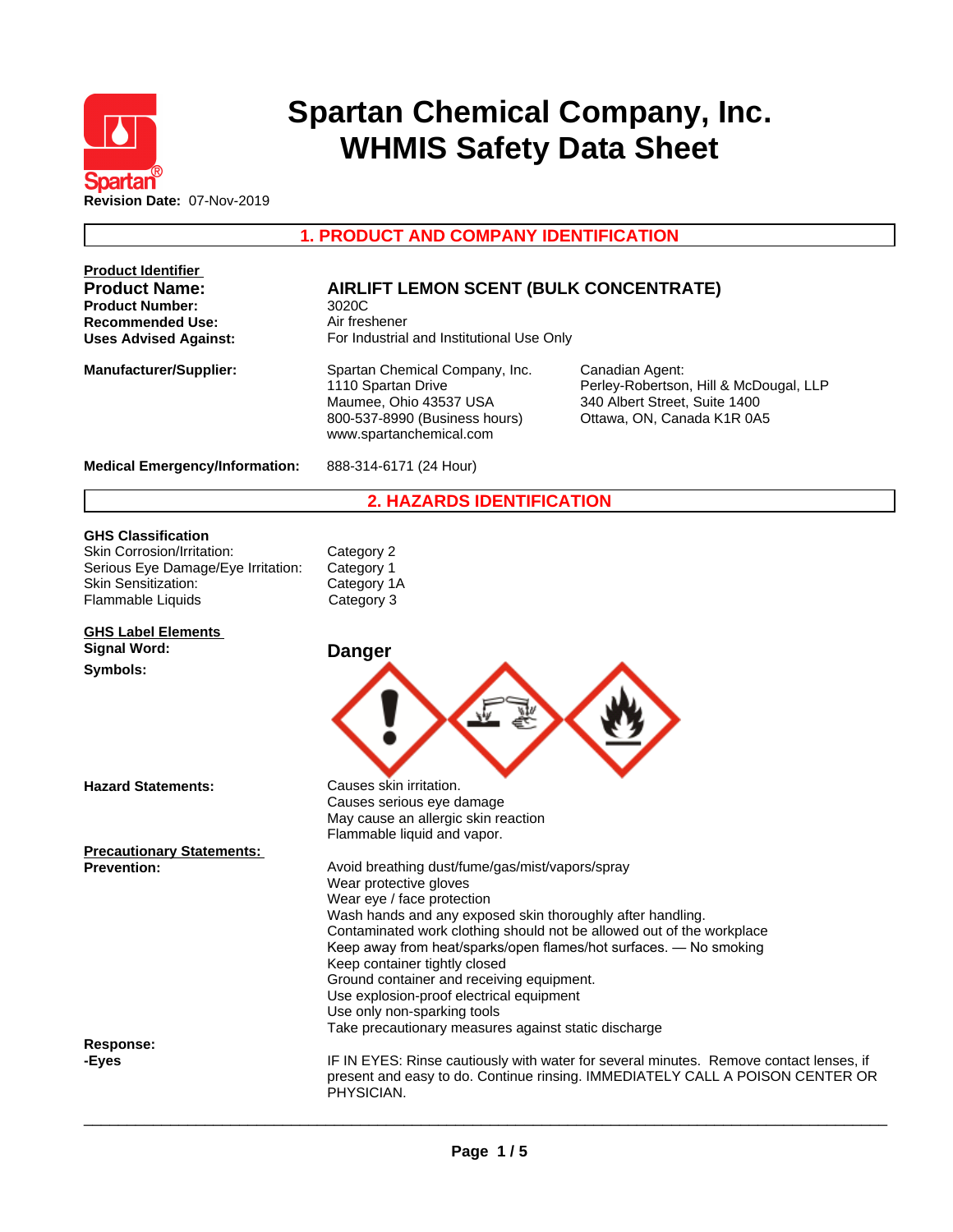| -Skin                                    | IF ON SKIN (or hair): Wash with plenty of soap and water Take off contaminated clothing<br>and wash before reuse If skin irritation or rash occurs: Get medical attention. |
|------------------------------------------|----------------------------------------------------------------------------------------------------------------------------------------------------------------------------|
| -Specific Treatment:                     | See Safety Data Sheet Section 4: "FIRST AID MEASURES" for additional information.                                                                                          |
| Fire:                                    | Water spray, fog or alcohol-resistant foam, Carbon dioxide, for extinction                                                                                                 |
| Storage:                                 | Store in a well-ventilated place. Keep cool                                                                                                                                |
| Disposal:                                | Dispose of contents and container in accordance with local, state and federal regulations.                                                                                 |
| <b>Hazards Not Otherwise Classified:</b> | Not Applicable                                                                                                                                                             |
| <b>Other Information:</b>                | . May be harmful if swallowed.<br>• Inhalation of vapors or mist may cause respiratory irritation.                                                                         |

• Keep out of reach of children.

# **3. COMPOSITION / INFORMATION ON INGREDIENTS**

| <b>Chemical Name</b>                          | <b>CAS No</b> | Weight-% |
|-----------------------------------------------|---------------|----------|
| Water                                         | 7732-18-5     | 80-100   |
| C9-11 Pareth-6                                | 68439-46-3    | -0       |
| Isopropyl Alcohol                             | 67-63-0       | -5       |
| Citrus Terpenes                               | 68608-34-4    | -0       |
| Alkyl C12-16 Dimethylbenzyl Ammonium Chloride | 68424-85-1    | 1-5      |

The actual concentrations of the components in this product have been withheld as trade secrets.

## **Other Non-Hazardous Ingredients:** Fragrance

|                                          | <b>4. FIRST AID MEASURES</b>                                                                    |
|------------------------------------------|-------------------------------------------------------------------------------------------------|
| -Eye Contact:                            | Rinse cautiously with water for at least 15 minutes. Remove contact lenses, if present and      |
|                                          | easy to do. Continue rinsing. IMMEDIATELY CALL A POISON CENTER OR PHYSICIAN.                    |
| -Skin Contact:                           | Wash with plenty of soap and water Take off contaminated clothing and wash before reuse         |
|                                          | If skin irritation or rash occurs: Get medical attention.                                       |
| -Inhalation:                             | Remove victim to fresh air and keep at rest in a position comfortable for breathing. Call a     |
|                                          | poison control center or physician if you feel unwell.                                          |
| -Ingestion:                              | Rinse mouth. Do NOT induce vomiting. Never give anything by mouth to an unconscious             |
|                                          | person. Get medical attention if you feel unwell.                                               |
| <b>Note to Physicians:</b>               | Treat symptomatically.                                                                          |
|                                          | <b>5. FIRE-FIGHTING MEASURES</b>                                                                |
| <b>Suitable Extinguishing Media:</b>     | Water spray (fog), Alcohol resistant foam, Carbon dioxide, Move containers from fire area if    |
|                                          | you can do it without risk                                                                      |
| <b>Specific Hazards Arising from the</b> | Vapors may travel to areas away from work site before igniting/flashing back to vapor           |
| Chemical:                                | source.                                                                                         |
| <b>Hazardous Combustion Products:</b>    | May include Carbon monoxide Carbon dioxide and other toxic gases or vapors.                     |
| <b>Protective Equipment and</b>          | Wear MSHA/NIOSH approved self-contained breathing apparatus (SCBA) and full                     |
| <b>Precautions for Firefighters:</b>     | protective gear. Cool fire-exposed containers with water spray.                                 |
|                                          | <b>6. ACCIDENTAL RELEASE MEASURES</b>                                                           |
| <b>Personal Precautions:</b>             | Remove all sources of ignition. Avoid contact with skin, eyes or clothing. Use personal         |
|                                          | protective equipment as required.                                                               |
| <b>Environmental Precautions:</b>        | Do not rinse spill onto the ground, into storm sewers or bodies of water.                       |
| <b>Methods for Clean-Up:</b>             | Prevent further leakage or spillage if safe to do so. Contain and collect spillage with         |
|                                          | non-combustible absorbent material, (e.g. sand, earth, diatomaceous earth, vermiculite)         |
|                                          | and place in container for disposal according to local / national regulations (see Section 13). |
|                                          | <b>7. HANDLING AND STORAGE</b>                                                                  |

 $\overline{\phantom{a}}$  , and the set of the set of the set of the set of the set of the set of the set of the set of the set of the set of the set of the set of the set of the set of the set of the set of the set of the set of the s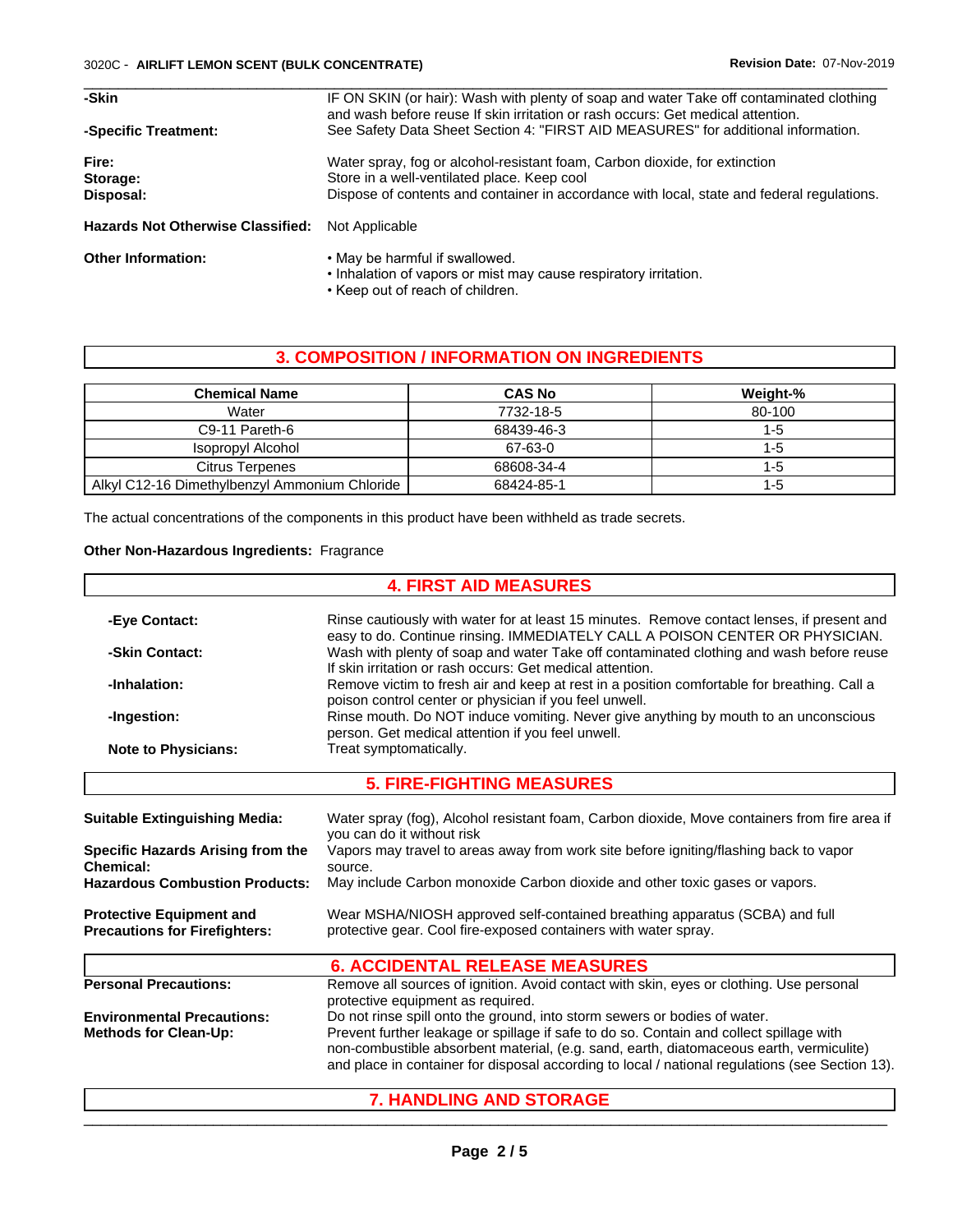#### 3020C - **AIRLIFT LEMON SCENT (BULK CONCENTRATE) Revision Date:** 07-Nov-2019

**Advice on Safe Handling:** Handle in accordance with good industrial hygiene and safety practice. Wash thoroughly after handling. **Storage Conditions:** Keep away from heat, sparks, flame and other sources of ignition (i.e., pilot lights, electric motors and static electricity). **Suggested Shelf Life:** Minimum of 2 years from date of manufacture.

> If occupational exposure limits are exceeded or respiratory irritation occurs, use of a NIOSH/MSHA approved respirator suitable for the use-conditions and chemicals in Section

 $\overline{\phantom{a}}$  ,  $\overline{\phantom{a}}$  ,  $\overline{\phantom{a}}$  ,  $\overline{\phantom{a}}$  ,  $\overline{\phantom{a}}$  ,  $\overline{\phantom{a}}$  ,  $\overline{\phantom{a}}$  ,  $\overline{\phantom{a}}$  ,  $\overline{\phantom{a}}$  ,  $\overline{\phantom{a}}$  ,  $\overline{\phantom{a}}$  ,  $\overline{\phantom{a}}$  ,  $\overline{\phantom{a}}$  ,  $\overline{\phantom{a}}$  ,  $\overline{\phantom{a}}$  ,  $\overline{\phantom{a}}$ 

# **8. EXPOSURE CONTROLS / PERSONAL PROTECTION**

## **Occupational Exposure Limits:** .

| <b>Chemical Name</b>                 | <b>ACGIH TLV</b>                                                                | <b>OSHA PEL</b>                                                                                                                                                              | <b>NIOSH</b>                 |
|--------------------------------------|---------------------------------------------------------------------------------|------------------------------------------------------------------------------------------------------------------------------------------------------------------------------|------------------------------|
| <b>Isopropyl Alcohol</b>             | STEL: 400 ppm                                                                   | TWA: 400 ppm                                                                                                                                                                 | <b>IDLH: 2000 ppm</b>        |
| 67-63-0                              | TWA: 200 ppm                                                                    | TWA: 980 mg/m $3$                                                                                                                                                            | <b>TWA: 400 ppm</b>          |
|                                      |                                                                                 | (vacated) TWA: 400 ppm                                                                                                                                                       | TWA: 980 mg/m $3$            |
|                                      |                                                                                 | (vacated) TWA: 980 mg/m <sup>3</sup>                                                                                                                                         | STEL: 500 ppm                |
|                                      |                                                                                 | (vacated) STEL: 500 ppm                                                                                                                                                      | STEL: 1225 mg/m <sup>3</sup> |
|                                      |                                                                                 | (vacated) STEL: 1225 mg/m <sup>3</sup>                                                                                                                                       |                              |
| <b>Engineering Controls:</b>         | Provide good general ventilation.<br>engineering controls should be considered. | If work practices generate dust, fumes, gas, vapors or mists which expose workers to<br>chemicals above the occupational exposure limits, local exhaust ventilation or other |                              |
| <b>Personal Protective Equipment</b> |                                                                                 |                                                                                                                                                                              |                              |
| <b>Eye/Face Protection:</b>          | Wear splash goggles.                                                            |                                                                                                                                                                              |                              |
| <b>Skin and Body Protection:</b>     | Wear rubber or other chemical-resistant gloves.                                 |                                                                                                                                                                              |                              |
| <b>Respiratory Protection:</b>       | Not required with expected use.                                                 |                                                                                                                                                                              |                              |

**General Hygiene Considerations:** Wash hands and any exposed skin thoroughly after handling.

## **9. PHYSICAL AND CHEMICAL PROPERTIES**

See 29 CFR 1910.132-138 for further guidance.

3 should be considered.

| Appearance/Physical State:            | Liquid                                          |
|---------------------------------------|-------------------------------------------------|
|                                       |                                                 |
| Color:                                | Yellow                                          |
| <b>Odor:</b>                          | _emon                                           |
| Odor Threshold:                       | No information available.                       |
| pH:                                   | $6.0 - 8.0$                                     |
| Melting Point / Freezing Point:       | lNo information available.                      |
| <b>Boiling Point / Boiling Range:</b> | 48 °C / 118 °F                                  |
| <b>Flash Point:</b>                   | 48 °C / 118 °F Pensky-Martens Closed Cup (PMCC) |
| <b>Evaporation Rate:</b>              | $< 1$ (BuAc = 1)                                |
| Flammability (solid, gas)             | lNo information available.                      |
| <b>Upper Flammability Limit:</b>      | lNo information available.                      |
| <b>Lower Flammability Limit:</b>      | No information available.                       |
| Vapor Pressure:                       | No information available.                       |
| Vapor Density:                        | No information available.                       |
| <b>Specific Gravity:</b>              | 1.00                                            |
| Solubility(ies):                      | Soluble in water                                |
| <b>Partition Coefficient:</b>         | lNo information available.                      |
| <b>Autoignition Temperature:</b>      | No information available.                       |
| <b>Decomposition Temperature:</b>     | No information available.                       |
| Viscosity:                            | lNo information available.                      |

# **10. STABILITY AND REACTIVITY**

| <b>Reactivity:</b>          | This material is considered to be non-reactive under normal conditions of use.                     |
|-----------------------------|----------------------------------------------------------------------------------------------------|
| <b>Chemical Stability:</b>  | Stable under normal conditions.                                                                    |
|                             | <b>Possibility of Hazardous Reactions:</b> Not expected to occur with normal handling and storage. |
| <b>Conditions to Avoid:</b> | Heat, flames and sparks.                                                                           |
| Incompatible Materials:     | Strong oxidizing agents. Strong acids.                                                             |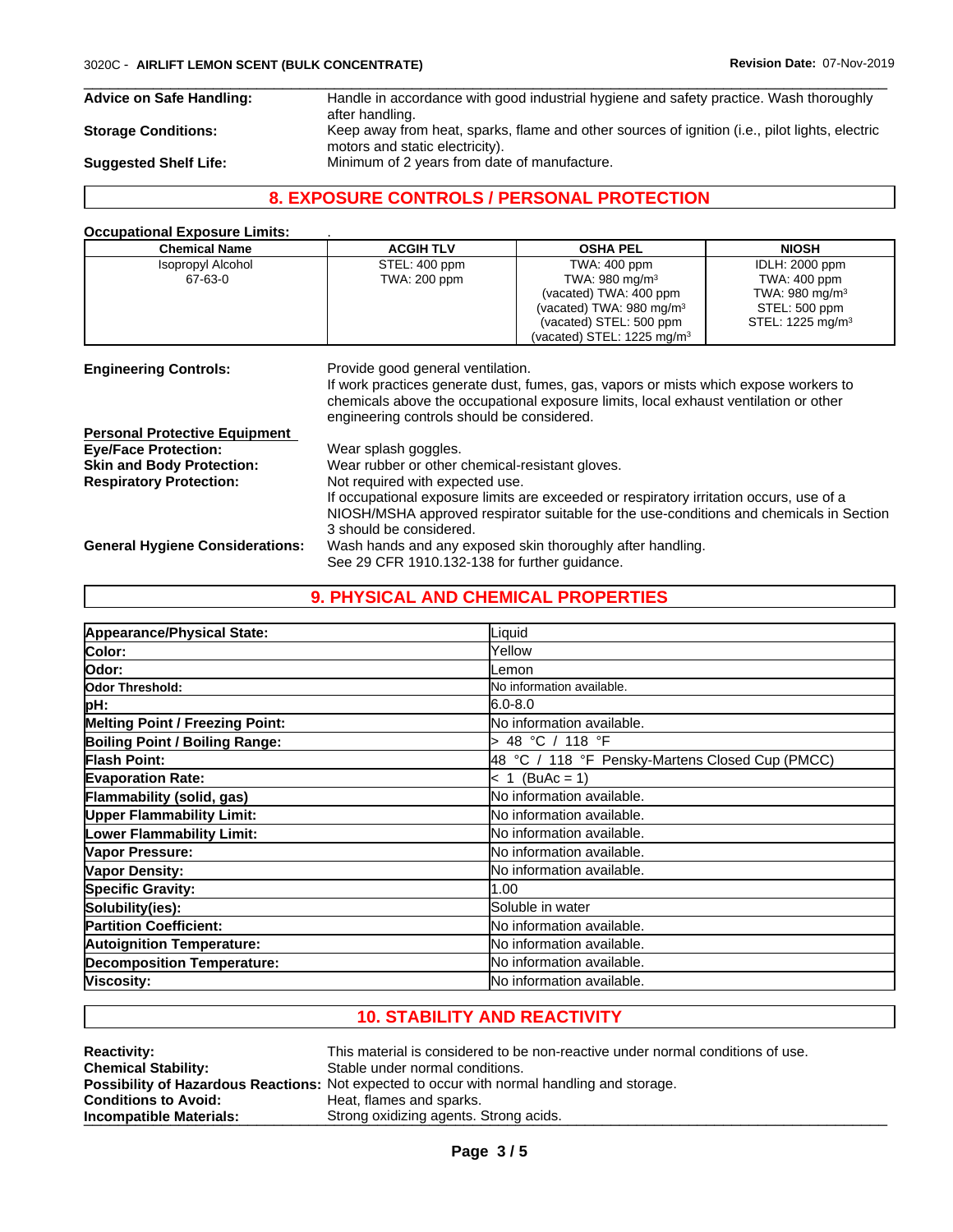| <b>Hazardous Decomposition</b><br><b>Products:</b>             | May include carbon monoxide, carbon dioxide (CO2) and other toxic gases or vapors.                       |  |  |
|----------------------------------------------------------------|----------------------------------------------------------------------------------------------------------|--|--|
|                                                                | <b>11. TOXICOLOGICAL INFORMATION</b>                                                                     |  |  |
| <b>Likely Routes of Exposure:</b>                              | Eyes, Skin, Ingestion, Inhalation.                                                                       |  |  |
| <b>Symptoms of Exposure:</b>                                   |                                                                                                          |  |  |
| -Eye Contact:                                                  | Pain, redness, swelling of the conjunctiva and tissue damage. Eye contact may cause<br>permanent damage. |  |  |
| -Skin Contact:                                                 | Pain, redness and cracking of the skin.                                                                  |  |  |
| -Inhalation:                                                   | Nasal discomfort and coughing.                                                                           |  |  |
| -Ingestion:                                                    | Pain, nausea, vomiting and diarrhea.                                                                     |  |  |
| Immediate, Delayed, Chronic Effects                            |                                                                                                          |  |  |
| Product Information:                                           | Data not available or insufficient for classification.                                                   |  |  |
| Target Organ Effects:<br><b>Numerical Measures of Toxicity</b> | -Eyes. Respiratory System. - Skin.                                                                       |  |  |
|                                                                | The following acute toxicity estimates (ATE) are calculated based on the GHS document.                   |  |  |
| ATEmix (oral):                                                 | 16570 mg/kg                                                                                              |  |  |

| ATEmix (oral):                 | 16570 mg/kg |
|--------------------------------|-------------|
| ATEmix (dermal):               | 18991 mg/kg |
| ATEmix (inhalation-dust/mist): | 27.6 ma/l   |
| ATEmix (inhalation-vapor):     | 708 mg/l    |

#### **Component Acute Toxicity Information**

| <b>Chemical Name</b>                                           | Oral LD50            | Dermal LD50             | <b>Inhalation LC50</b>                |
|----------------------------------------------------------------|----------------------|-------------------------|---------------------------------------|
| Water<br>7732-18-5                                             | $> 90$ mL/kg (Rat)   | Not Available           | Not Available                         |
| C9-11 Pareth-6<br>68439-46-3                                   | $= 1400$ mg/kg (Rat) | Not Available           | Not Available                         |
| Isopropyl Alcohol<br>67-63-0                                   | $= 1870$ mg/kg (Rat) | $= 4059$ mg/kg (Rabbit) | $= 72600$ mg/m <sup>3</sup> (Rat) 4 h |
| Alkyl C12-16 Dimethylbenzyl<br>Ammonium Chloride<br>68424-85-1 | $= 426$ mg/kg (Rat)  | Not Available           | Not Available                         |

**Carcinogenicity:** No components present at 0.1% or greater are listed as to being carcinogens by ACGIH, IARC, NTP or OSHA. The table below indicates whether each agency has listed any ingredient as a carcinogen.

# **12. ECOLOGICAL INFORMATION**

| <b>Ecotoxicity</b>           |                                                                                                    |                                                                                                                                                                      |                                             |                                        |
|------------------------------|----------------------------------------------------------------------------------------------------|----------------------------------------------------------------------------------------------------------------------------------------------------------------------|---------------------------------------------|----------------------------------------|
| <b>Chemical Name</b>         | <b>Algae/Aquatic Plants</b>                                                                        | Fish                                                                                                                                                                 | <b>Toxicity to</b><br><b>Microorganisms</b> | <b>Crustacea</b>                       |
| Isopropyl Alcohol<br>67-63-0 | 1000: 96 h Desmodesmus<br>subspicatus mg/L EC50<br>1000: 72 h Desmodesmus<br>subspicatus mg/L EC50 | 9640: 96 h Pimephales<br>promelas mg/L LC50<br>flow-through 11130: 96 h<br>Pimephales promelas mg/L<br>LC50 static 1400000: 96 h<br>Lepomis macrochirus ug/L<br>LC50 | Not Available                               | 13299: 48 h Daphnia magna<br>mg/L EC50 |

# **Persistence and Degradability:** No information available.<br> **Bioaccumulation:** No information available.

**No information available.** 

**Other Adverse Effects:** No information available.

| <b>13. DISPOSAL CONSIDERATIONS</b> |                                                                     |  |  |  |
|------------------------------------|---------------------------------------------------------------------|--|--|--|
| <b>Disposal of Wastes:</b>         | Dispose of in accordance with federal, state and local regulations. |  |  |  |
| <b>Contaminated Packaging:</b>     | Dispose of in accordance with federal, state and local regulations. |  |  |  |

 $\overline{\phantom{a}}$  ,  $\overline{\phantom{a}}$  ,  $\overline{\phantom{a}}$  ,  $\overline{\phantom{a}}$  ,  $\overline{\phantom{a}}$  ,  $\overline{\phantom{a}}$  ,  $\overline{\phantom{a}}$  ,  $\overline{\phantom{a}}$  ,  $\overline{\phantom{a}}$  ,  $\overline{\phantom{a}}$  ,  $\overline{\phantom{a}}$  ,  $\overline{\phantom{a}}$  ,  $\overline{\phantom{a}}$  ,  $\overline{\phantom{a}}$  ,  $\overline{\phantom{a}}$  ,  $\overline{\phantom{a}}$